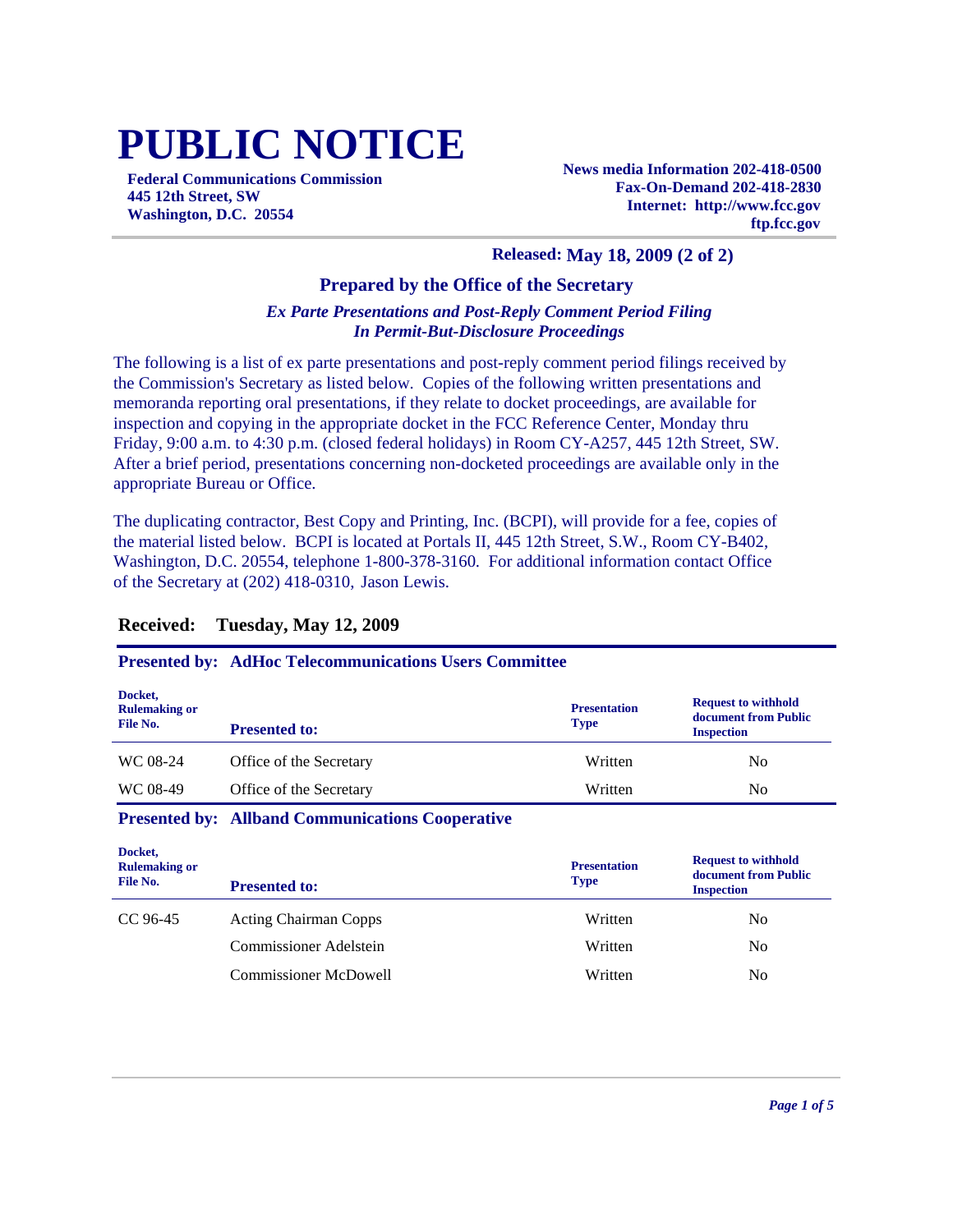|                                             | Tresented by: Annance for Community Media                                        |                                    |                                                                         |
|---------------------------------------------|----------------------------------------------------------------------------------|------------------------------------|-------------------------------------------------------------------------|
| Docket,<br><b>Rulemaking or</b><br>File No. | <b>Presented to:</b>                                                             | <b>Presentation</b><br><b>Type</b> | <b>Request to withhold</b><br>document from Public<br><b>Inspection</b> |
| MB 09-13                                    | <b>Commissioner Adelstein</b>                                                    | Oral                               | N <sub>o</sub>                                                          |
|                                             | Presented by: America Movil, S.A.B. de C.V.                                      |                                    |                                                                         |
| Docket,<br><b>Rulemaking or</b><br>File No. | <b>Presented to:</b>                                                             | <b>Presentation</b><br><b>Type</b> | <b>Request to withhold</b><br>document from Public<br><b>Inspection</b> |
| WT 08-246                                   | Office of the Secretary                                                          | Written                            | No                                                                      |
|                                             | <b>Presented by: American Petroleum Institute's Telecommunications Committee</b> |                                    |                                                                         |
| Docket,<br><b>Rulemaking or</b><br>File No. | <b>Presented to:</b>                                                             | <b>Presentation</b><br><b>Type</b> | <b>Request to withhold</b><br>document from Public<br><b>Inspection</b> |
| GN 09-51                                    | Wireline Competition Bureau                                                      | Oral                               | N <sub>o</sub>                                                          |
|                                             | <b>Presented by: Cavalier Telephone, LLC</b>                                     |                                    |                                                                         |
| Docket,<br><b>Rulemaking or</b><br>File No. | <b>Presented to:</b>                                                             | <b>Presentation</b><br><b>Type</b> | <b>Request to withhold</b><br>document from Public<br><b>Inspection</b> |
| WC 08-24                                    | <b>Commissioner McDowell</b>                                                     | Oral                               | N <sub>o</sub>                                                          |
| WC 08-49                                    | <b>Commissioner McDowell</b>                                                     | Oral                               | N <sub>o</sub>                                                          |
|                                             | <b>Presented by: Coalition for Equity in Switching Support</b>                   |                                    |                                                                         |
| Docket,<br><b>Rulemaking or</b><br>File No. | <b>Presented to:</b>                                                             | <b>Presentation</b><br><b>Type</b> | <b>Request to withhold</b><br>document from Public<br><b>Inspection</b> |
| CC 80-286                                   | Office of the Secretary                                                          | Written                            | No                                                                      |
| WC 05-337                                   | Office of the Secretary                                                          | Written                            | N <sub>o</sub>                                                          |
|                                             | <b>Presented by: Coalition for Wireless Microphone Users</b>                     |                                    |                                                                         |
| Docket,<br><b>Rulemaking or</b><br>File No. | <b>Presented to:</b>                                                             | <b>Presentation</b><br><b>Type</b> | <b>Request to withhold</b><br>document from Public<br><b>Inspection</b> |
| ET 02-380                                   | Office of Engineering and Technology                                             | Oral                               | N <sub>o</sub>                                                          |
| ET 04-186                                   | Office of Engineering and Technology                                             | Oral                               | No                                                                      |
| WT 08-166                                   | Office of Engineering and Technology                                             | Oral                               | No                                                                      |
| WT 08-167                                   | Office of Engineering and Technology                                             | Oral                               | No                                                                      |

#### **Presented by: Alliance for Community Media**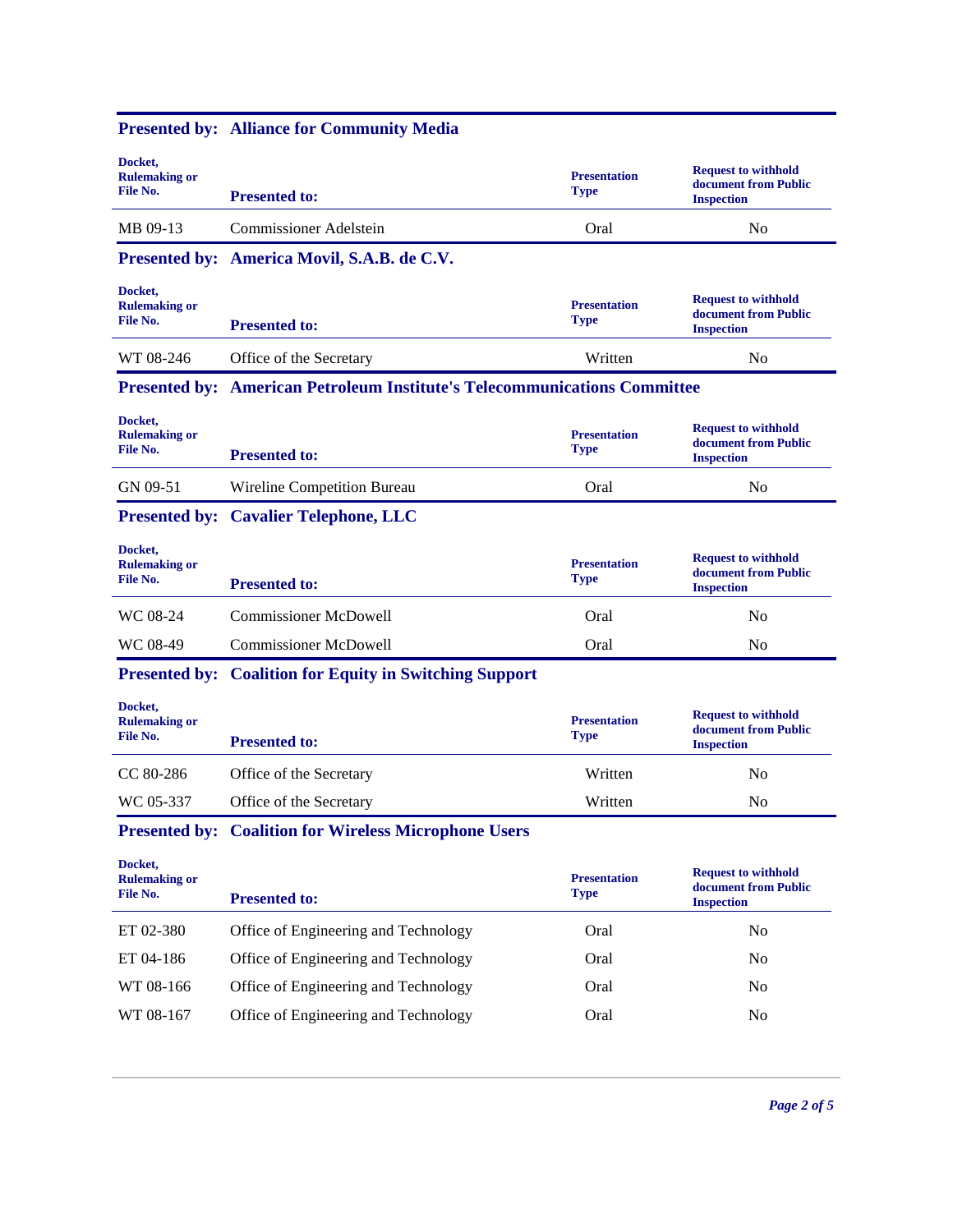### **Presented by: COMPTEL**

| Docket,<br><b>Rulemaking or</b><br>File No. | <b>Presented to:</b>                                        | <b>Presentation</b><br><b>Type</b> | <b>Request to withhold</b><br>document from Public<br><b>Inspection</b> |
|---------------------------------------------|-------------------------------------------------------------|------------------------------------|-------------------------------------------------------------------------|
| WC 08-24                                    | Office of General Counsel                                   | Oral                               | N <sub>0</sub>                                                          |
| WC 08-49                                    | Office of General Counsel                                   | Oral                               | No                                                                      |
|                                             | Presented by: Cox Communications, Inc.                      |                                    |                                                                         |
| Docket,<br><b>Rulemaking or</b><br>File No. | <b>Presented to:</b>                                        | <b>Presentation</b><br><b>Type</b> | <b>Request to withhold</b><br>document from Public<br><b>Inspection</b> |
| WC 08-24                                    | Office of the Secretary                                     | Written                            | No                                                                      |
| WC 08-49                                    | Office of the Secretary                                     | Written                            | N <sub>0</sub>                                                          |
|                                             | <b>Presented by: CTIA - The Wireless Association</b>        |                                    |                                                                         |
| Docket,<br><b>Rulemaking or</b><br>File No. | <b>Presented to:</b>                                        | <b>Presentation</b><br><b>Type</b> | <b>Request to withhold</b><br>document from Public<br><b>Inspection</b> |
| GN 09-51                                    | Office of the Secretary                                     | Written                            | N <sub>o</sub>                                                          |
| RM-11361                                    | Office of the Secretary                                     | Written                            | No                                                                      |
| WC 07-52                                    | Office of the Secretary                                     | Written                            | N <sub>0</sub>                                                          |
|                                             | <b>Presented by: Entravision Communications Corporation</b> |                                    |                                                                         |
| Docket,<br><b>Rulemaking or</b><br>File No. | <b>Presented to:</b>                                        | <b>Presentation</b><br><b>Type</b> | <b>Request to withhold</b><br>document from Public<br><b>Inspection</b> |
| MB 07-57                                    | Office of Commissioner Adelstein                            | Oral                               | N <sub>0</sub>                                                          |
|                                             | Office of Commissioner McDowell                             | Oral                               | No                                                                      |
|                                             | Presented by: Iowa Health System, Inc.                      |                                    |                                                                         |
| Docket,<br><b>Rulemaking or</b><br>File No. | <b>Presented to:</b>                                        | <b>Presentation</b><br><b>Type</b> | <b>Request to withhold</b><br>document from Public<br><b>Inspection</b> |
| GN 09-40                                    | Office of Acting Chairman Copps                             | Oral                               | N <sub>0</sub>                                                          |
|                                             | Wireline Competition Bureau                                 | Oral                               | No                                                                      |
|                                             | <b>Presented by: Iowa Telecommunications Association</b>    |                                    |                                                                         |
| Docket,<br><b>Rulemaking or</b><br>File No. | <b>Presented to:</b>                                        | <b>Presentation</b><br><b>Type</b> | <b>Request to withhold</b><br>document from Public<br><b>Inspection</b> |
| GN 09-51                                    | Office of Acting Chairman Copps                             | Oral                               | No                                                                      |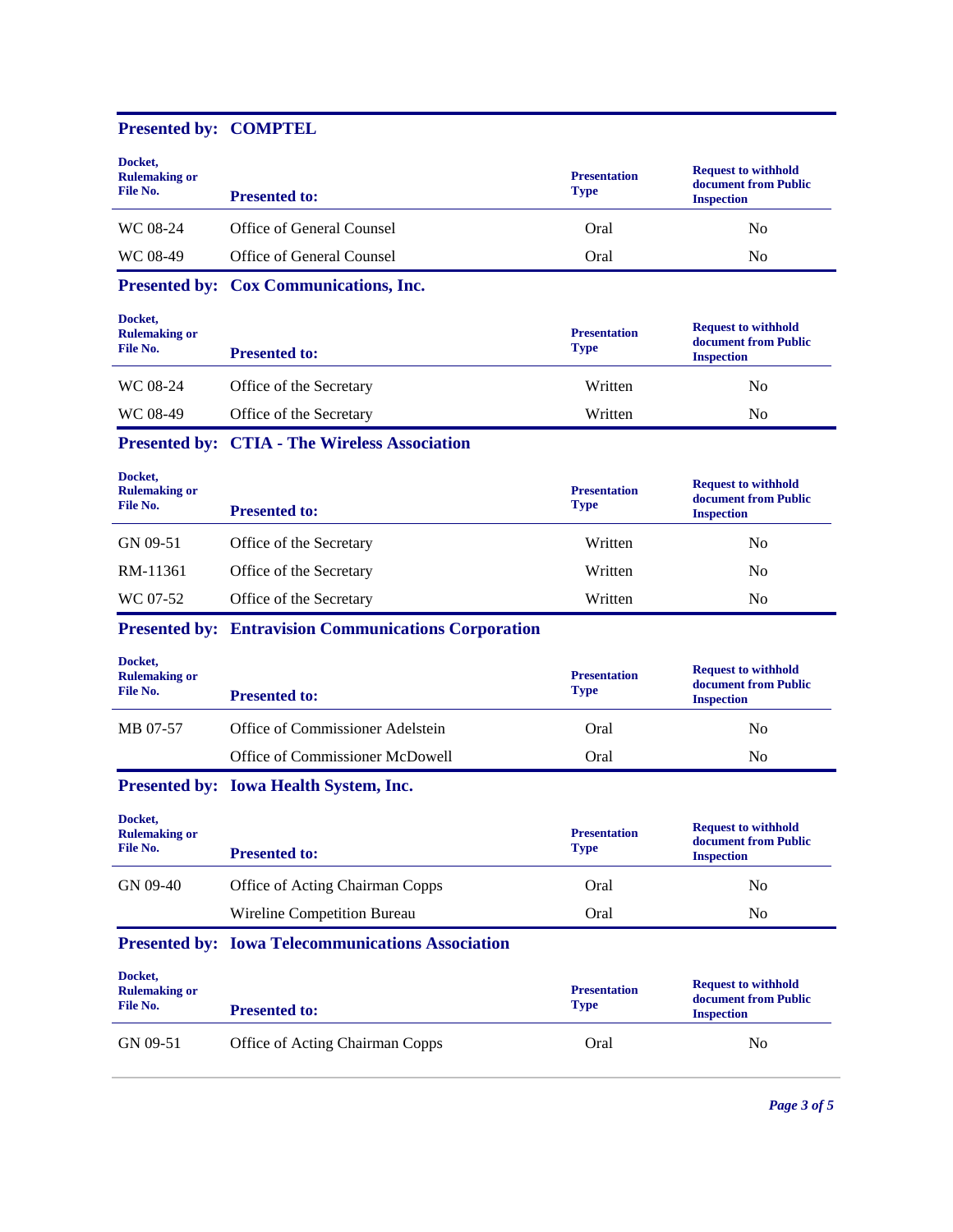#### GN 09-51 Commissioner Adelstein Oral Oral No Office of Commissioner McDowell **Oral** Oral No **Presented by: MetroPCS Communications, Inc. Docket, Rulemaking or File No. Presentation Type Request to withhold document from Public Presented to:** WT 08-95 Office of the Secretary Written No **Presented by: Sorenson Communications, Inc. Docket,**

| поскет,<br><b>Rulemaking or</b><br>File No. | <b>Presented to:</b>    | <b>Presentation</b><br><b>Type</b> | <b>Request to withhold</b><br>document from Public<br><b>Inspection</b> |
|---------------------------------------------|-------------------------|------------------------------------|-------------------------------------------------------------------------|
| CG 03-123                                   | Office of the Secretary | Written                            | No                                                                      |
|                                             | Office of the Secretary | Written                            | No                                                                      |
| WC 05-196                                   | Office of the Secretary | Written                            | No                                                                      |

#### **Presented by: Sprint Nextel Corporation**

| Docket,<br><b>Rulemaking or</b><br>File No. | <b>Presented to:</b>          | <b>Presentation</b><br><b>Type</b> | <b>Request to withhold</b><br>document from Public<br><b>Inspection</b> |
|---------------------------------------------|-------------------------------|------------------------------------|-------------------------------------------------------------------------|
| ET 00-258                                   | Commissioner Adelstein        | Oral                               | No                                                                      |
|                                             | <b>Commissioner McDowell</b>  | Oral                               | N <sub>0</sub>                                                          |
| ET 95-18                                    | Commissioner Adelstein        | Oral                               | N <sub>0</sub>                                                          |
|                                             | <b>Commissioner McDowell</b>  | Oral                               | No                                                                      |
| WT 02-55                                    | <b>Commissioner Adelstein</b> | Oral                               | N <sub>0</sub>                                                          |
|                                             | <b>Commissioner McDowell</b>  | Oral                               | No                                                                      |

#### **Presented by: State Members Board of Federal State Joint Board on Separations**

| Docket,<br><b>Rulemaking or</b><br>File No. | <b>Presented to:</b>          | <b>Presentation</b><br><b>Type</b> | <b>Request to withhold</b><br>document from Public<br><b>Inspection</b> |
|---------------------------------------------|-------------------------------|------------------------------------|-------------------------------------------------------------------------|
| $CC 80-286$                                 | <b>Acting Chairman Copps</b>  | Written                            | N <sub>0</sub>                                                          |
|                                             | <b>Commissioner Adelstein</b> | Written                            | N <sub>0</sub>                                                          |
|                                             | <b>Commissioner McDowell</b>  | Written                            | N <sub>0</sub>                                                          |
| CC 96-45                                    | <b>Acting Chairman Copps</b>  | Written                            | No.                                                                     |
|                                             | Commissioner Adelstein        | Written                            | N <sub>0</sub>                                                          |
|                                             | <b>Commissioner McDowell</b>  | Written                            | N <sub>0</sub>                                                          |
| WC 05-337                                   | <b>Acting Chairman Copps</b>  | Written                            | N <sub>0</sub>                                                          |
|                                             | Commissioner Adelstein        | Written                            | N <sub>0</sub>                                                          |